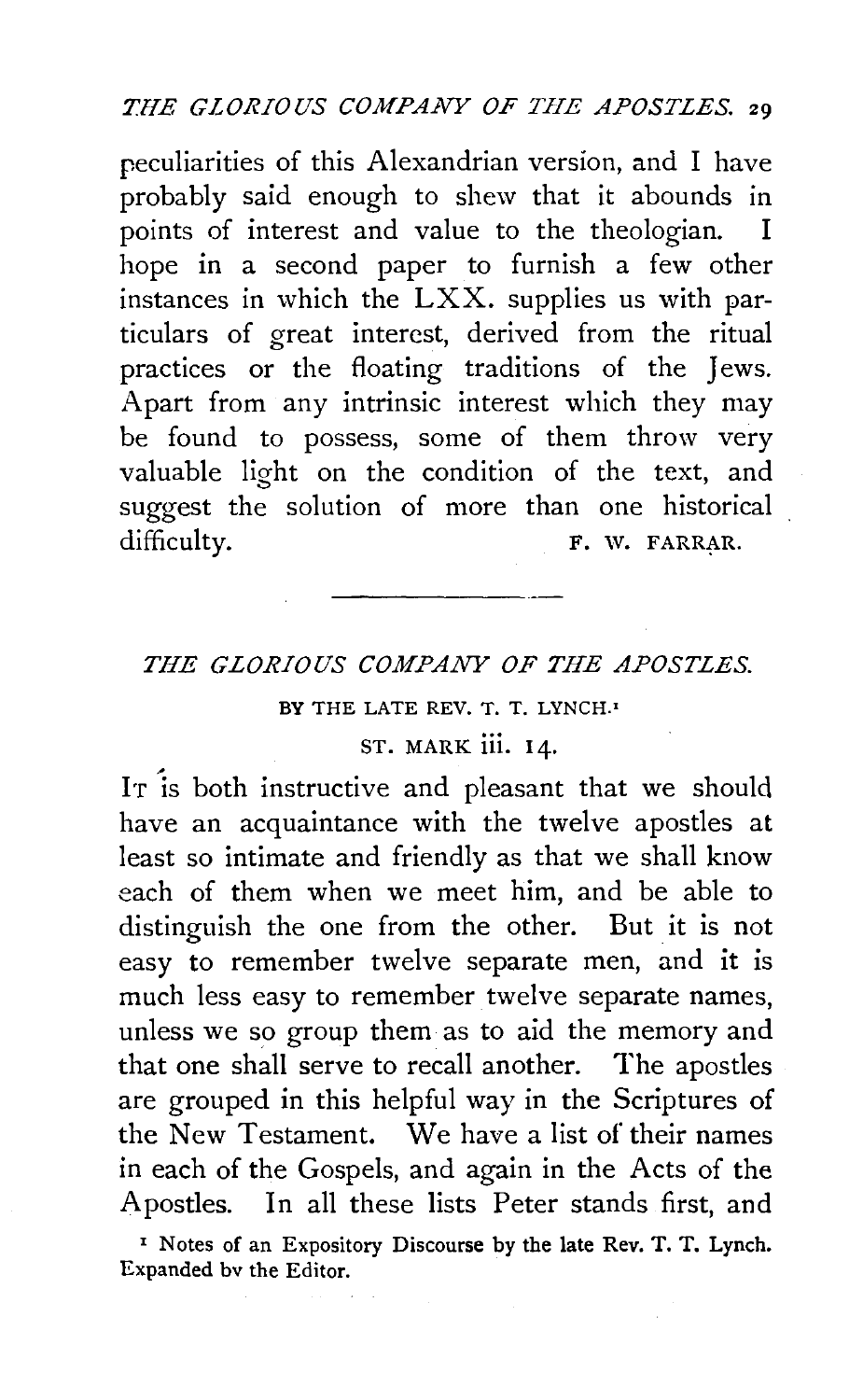Judas Iscariot last; first, we have the warm-hearted disciple who denied his Lord ; and, last, the coldhearted disciple who betrayed his Lord. And between these two we have men of the most various qualities and types of character.

'.

We may take these twelve men as including and representing the leading types of human character, as indicating that in the service of Christ there is a place and a work for every man, whatever his bent, whatever his gifts. We conceive of Christ, and we rightly conceive of Him, as able to draw unto Himself all mankind, and, therefore, every kind of man. We conceive of Him, not as specially adapted to the high or the low, to the learned or the illiterate, to the highly or slenderly endowed, but to all. His humanity embraced ali qualities and types of manhood. He was for us all; and in Him there are affinities with all, attractions for all, through Him a spiritual career is thrown open to all ; by his Spirit and association with Him the special gifts of each are perfected: by our common communion with Him we are all brought into communion with each other.

But can any twelve men represent the innumerable varieties of human character ? Can they even so much as represent the varieties necessary to a complete spiritual manhood and to a complete spiritual ministry for mankind ?

At any rate, as twelve months give us a tolerably varied and complete year, so twelve men may give us a tolerably varied and complete apostolate. It is enough if we take the Twelve and their varieties of character to indicate the fact that men of many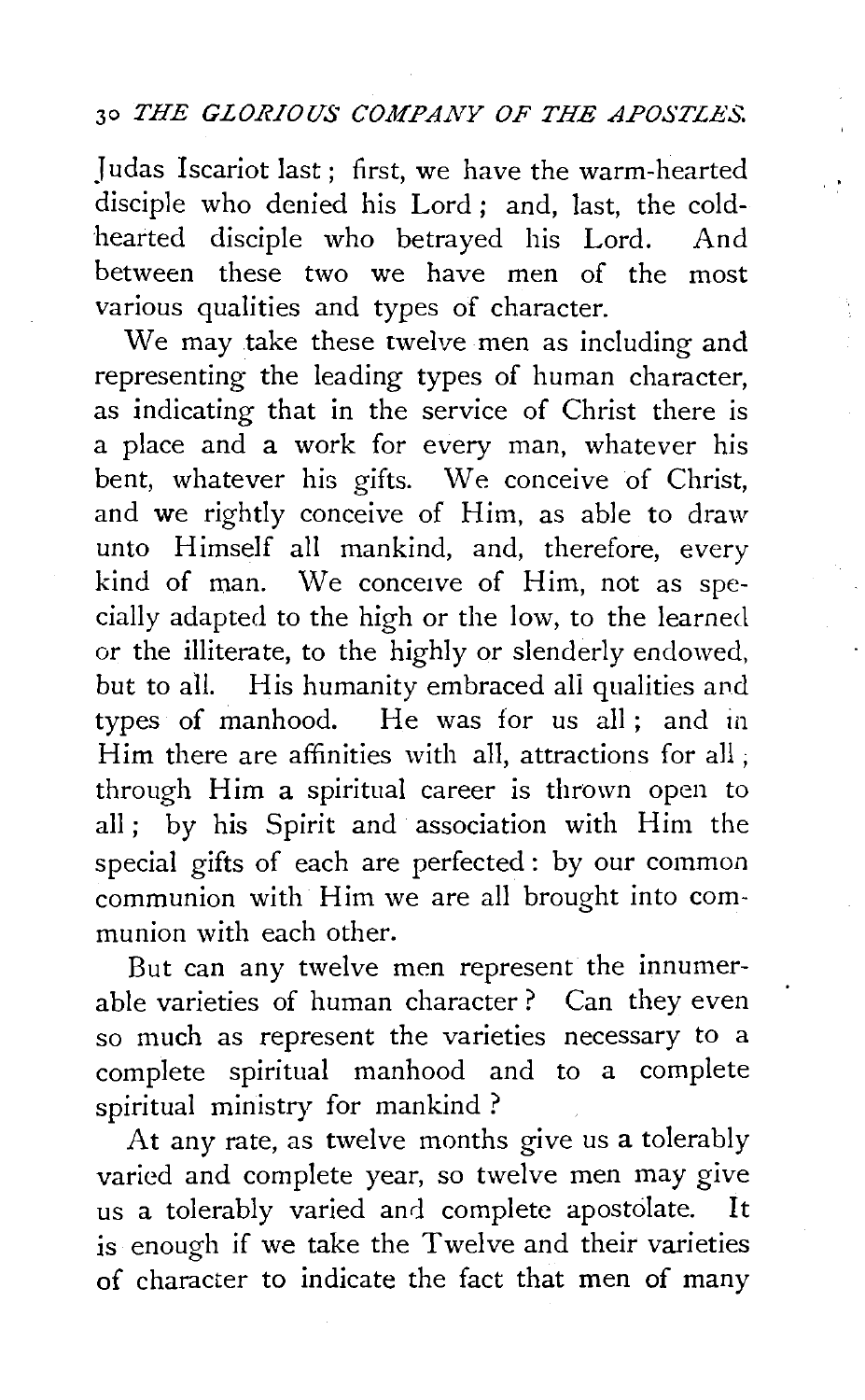kinds-yes, and of every kind-are wanted, and welcome, in the service of Christ.

Of the Twelve three received new names from Christ : Simon was called Peter ; James and John were called Boanerges, or, "Sons of Thunder." It must both have surprised and pleased Simon to hear Jesus say to him, " Thou art *Peter, the rock;"*  for it was quite contrary to his experience of himself that he should be a firm, steadfast, rocklike man. And yet, like most men of a vacillating and impulsive temperament, he must have desired to have the firm, temperate, steadfast, will; nay, he must have felt that some, though only some, elements and rudiments of the character he desired were already his. His very qualifications for being "the rock " wouid make him more keenly conscious of his disqualifications, more earnestly bent on rising out of them. But if we may say that from the outset Simon both was, and was not, a *Petrine* man, so we may also say that from the outset James and John were *Boanergic*-vehement, passionate-men. They *were* what Christ called them; and by calling them what He did, He inspired them to become more perfectly what He had named them. So, too, no doubt, each of the Twelve had that in him through which the world might *mar* him, through which the grace of Christ might *make* him. New names were not given to them all; but all, we may be sure, received through Christ such newness of nature as befitted a new name. And, taken together, they represent the various kinds of renewed men needed for the service of the kingdom of heaven. Of course the names of the Twelve might have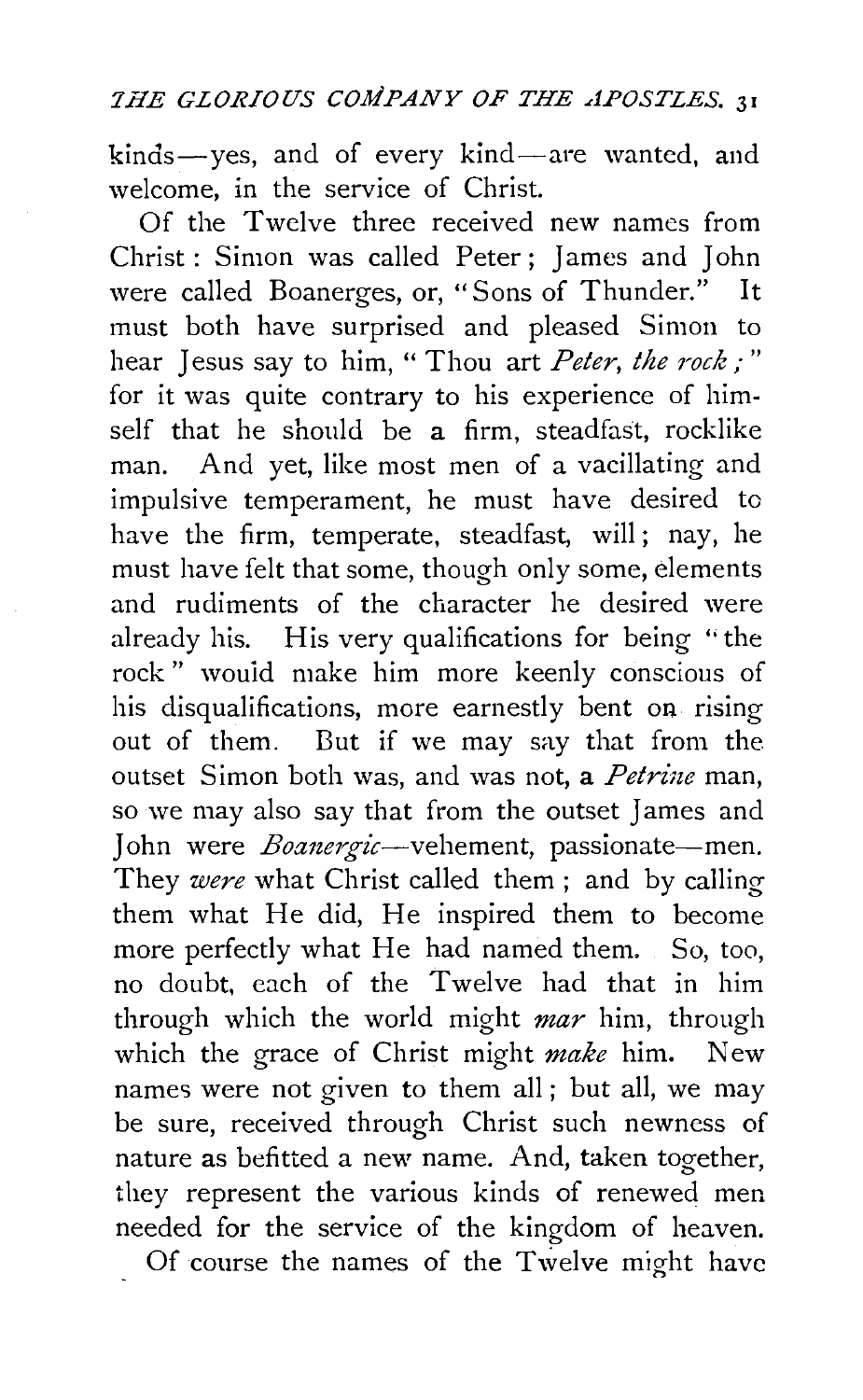been given by the Inspired Writers in any order, and not have been separated into groups of any kind. And it can hardly be without significance that in *all* the apostolic lists they are divided into the same three groups. These groups are as follow: (1) Peter, James, John, and Andrew are always named together - the two sons of Jona and the two sons of Zebedee. Peter invariably heads this first group, and the others follow in different orders in the different Gospels. (2) The second group consists of Philip, Bartholomew, Matthew, and Thomas ; Philip always first, and the others following in different orders. (3) The third group is composed of James, the son of Alphaeus-always first; Jude, his brother; Simon Zelotes, another brother; and Judas Iscariot-in every sense the last.

1. In the First Group we should naturally expect to find the men of the largest and strongest make -those whose capacity and force of character would fit them to lead the rest. And this expectation is justified by the event. Peter and Andrew, John and Jame£, *are* the natural leaders of the apostolic company. But for spiritual leadership in a great public cause, something more than natural strength and force is requisite. We admit that size, bulk, and weight, are required; but, besides these, we demand in the larger leading men passionate affection to *the* Leader, hearty enthusiastic devotion to Him and to his cause. And this demand also is met by the first four apostles. There is an intense passion and fervour in their devotion to Christ (at least in the two of them we know best) corre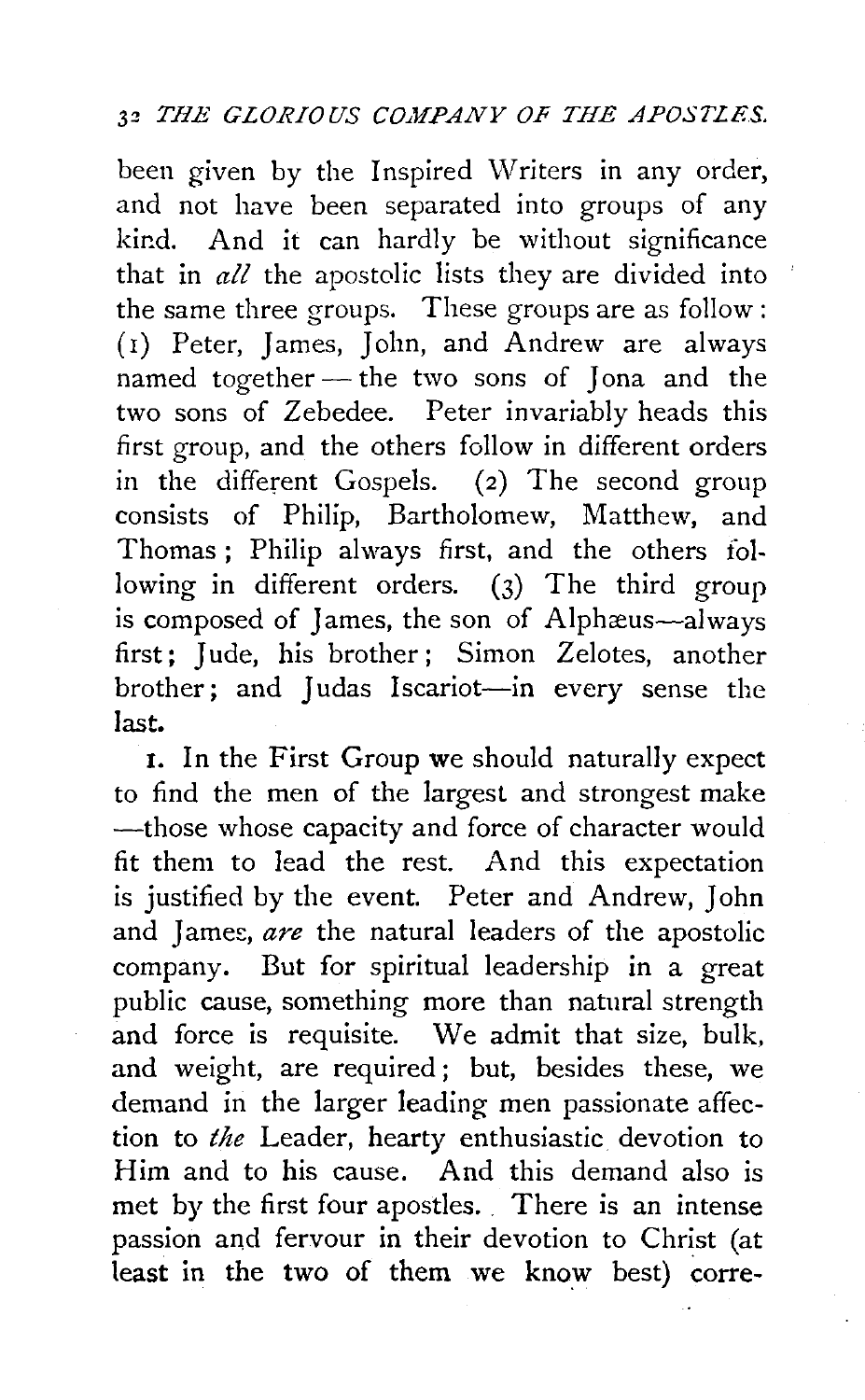sponding to. their natural force of character. We might almost call them the *Boanergic* group, so marked and emphatic is the strain of passion in their service. Not that the other apostles did not love Christ 'Tis evident they did ; but in the first four the love is more impetuous and adventurous.

*Peter,* as we all know, was the most forward of this group; and next to him, not his own brother, Andrew, but his friend and brother, John. John was his most constant companion, his supporter, and, as it were, his supplement. *7ohn's* was a stiller deeper nature ; and if Peter's eager love worked more through the will, John's more through the heart. The love of *James* and *Andrew*, equally intense perhaps, worked more in practical effort, in action, in obedience; so, at least, we judge from the slender indications given of their character.

In the men of this first group, then, there was a more general and genial fulness of all the great constituents of human nature than in the others. They were bigger men-men of more force and. weight; and they were still further characterized byan intense personal devotion to Christ, a more pro- found enthusiasm for his cause.

As for their differences and relations among themselves, we may note that, if anything had to besaid, Peter comes to the front; if anything had to. be *done,* Andrew. Of the teaching, Peter did the more outward, popular, elementary part; John, the. more inward, select, advanced. John and Peter go together as the speakers and teachers of the group  $\zeta$ : James and Andrew as the men of action and affairs. Of James we know nothing individual and dis-VOL. I. 3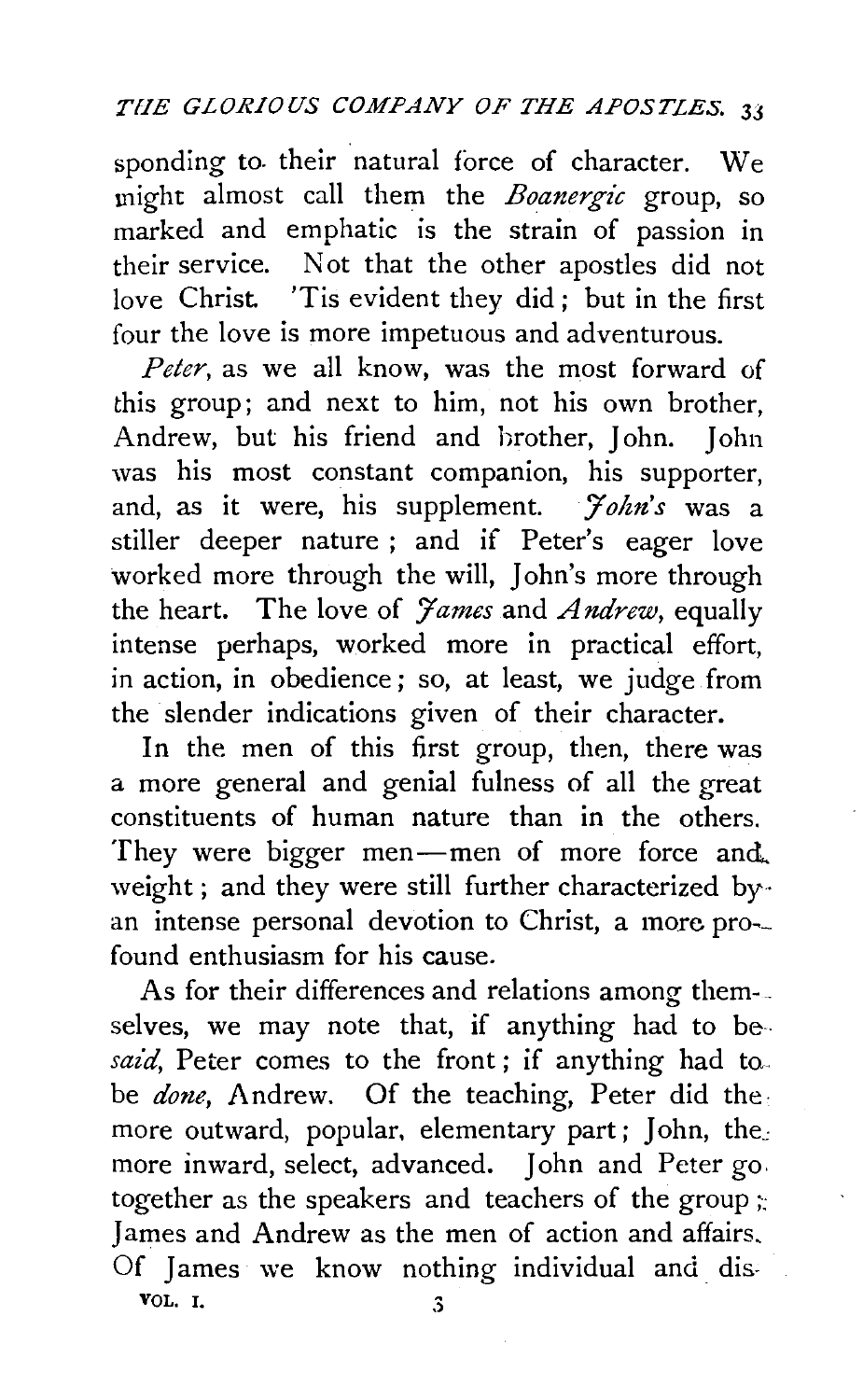tinctive, and only credit him with a practical quality and habit of mind because he seems to pair off with practical Andrew, as John pairs with loquacious impulsive Peter. But, little as we are told of him, we know that James became a man of mark-great enough to be worth killing by King Herod. He loved Christ well enough to die for Him; and Herod was sufficiently afraid of him to adjudge him to prison and the executioner's sword. A man of great worth and great importance, we yet know next to nothing of him-a fact worth considering; but Heaven has the records of unrecorded virtue and devotion unrewarded in good keeping. His name is fragrant in heaven; perhaps all the more fragrant because it does not float here on what Shakespeare calls "the stinking breath" of the multitude.

It is noticeable, too, that, in this first group, we Thave natural brotherhood which is also spiritual; and yet spiritual brotherhood overriding natural · brotherhood. Andrew and Peter are brothers in *:the* flesh and in the spirit, so also are John and . James; yet Peter and John go together, not Peter . and Andrew; and James and Andrew are bosom friends, not James and John. Often in families you ·will see a young man more with his friend than his fbrother, though he loves his brother too ; and it is well that this feature of family life should find place and sanction in that great family in heaven and earth which we name "the Church of Christ."

2. The Second Group consists of Philip, Bartholomew, Thomas, and Matthew; and all these are well- known and well -marked men. They are all *reflective* men, all *sceptical* men. *Philip* is the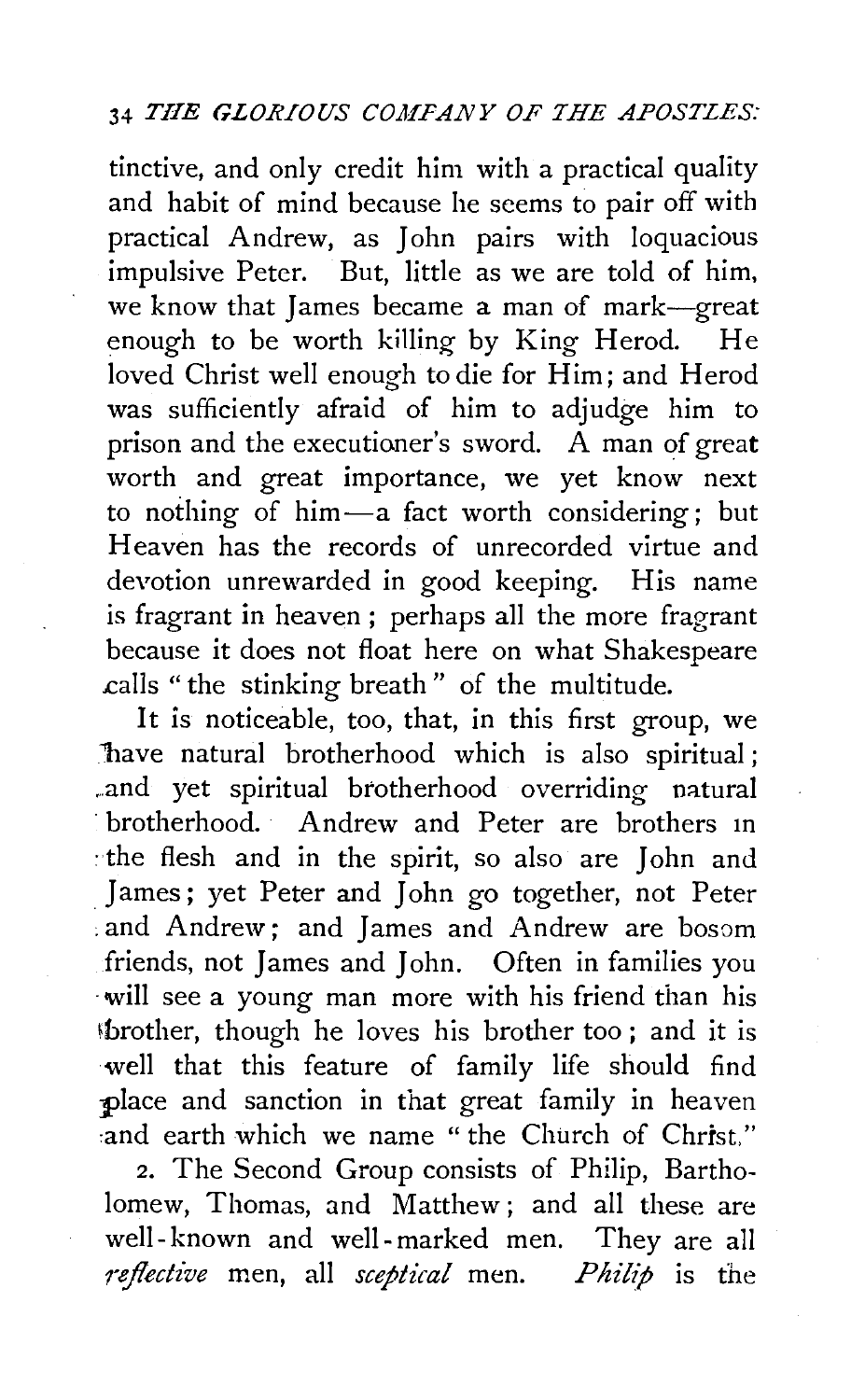leader of this group-a man well versed in what " Moses and the prophets did write," familiar with the prophetic "signs" of the Messiah. He is the friend of Nathanael: he is "found" of Jesus-found, approved, called ; and these are testimonies indeed ! He appears twice in the Sacred Narrative. The first time, when Jesus "proves" him, by asking his advice as to how a hungry multitude is to be fed, he falls into the error of calculating how much the loaves would cost at a baker's, forgetting the wealth of power stored up in his Lord. The second time, when the Lord Jesus tells his disciples that they have known and seen the Father, Philip cries, *"Shew*  us the Father, and we shall be satisfied," forgetting that the Father is in Christ; and incurs the tender reproach, " Have I been so long time with you, and yet hast thou not known me, Philip?" Philip, then, was a man that would *see* rather than *believe.*  He could not see how the multitude was to be fed, nor had he seen, as he wished, the God whose Son had "found" him : and he could not easily believe what he could not see.

His friend *Nathanael* is also called Bartholomew, *£. e.,* Bar-Tolmai, or sori of Tolmai, just as Simon was called Bar-Jona, or son of Jona. And this Nathanael was "an Israelite indeed, without guile and without hypocrisy : " a man much given to sitting under his fig-tree and meditating on holy things, reflective and sceptical; like the rest of this group. " Can any good thing come out of Nazareth ? " he asks, in a somewhat hopeless despondent way. " Can this vile earth ever in very deed become a kingdom of heaven?" It is not till he finds that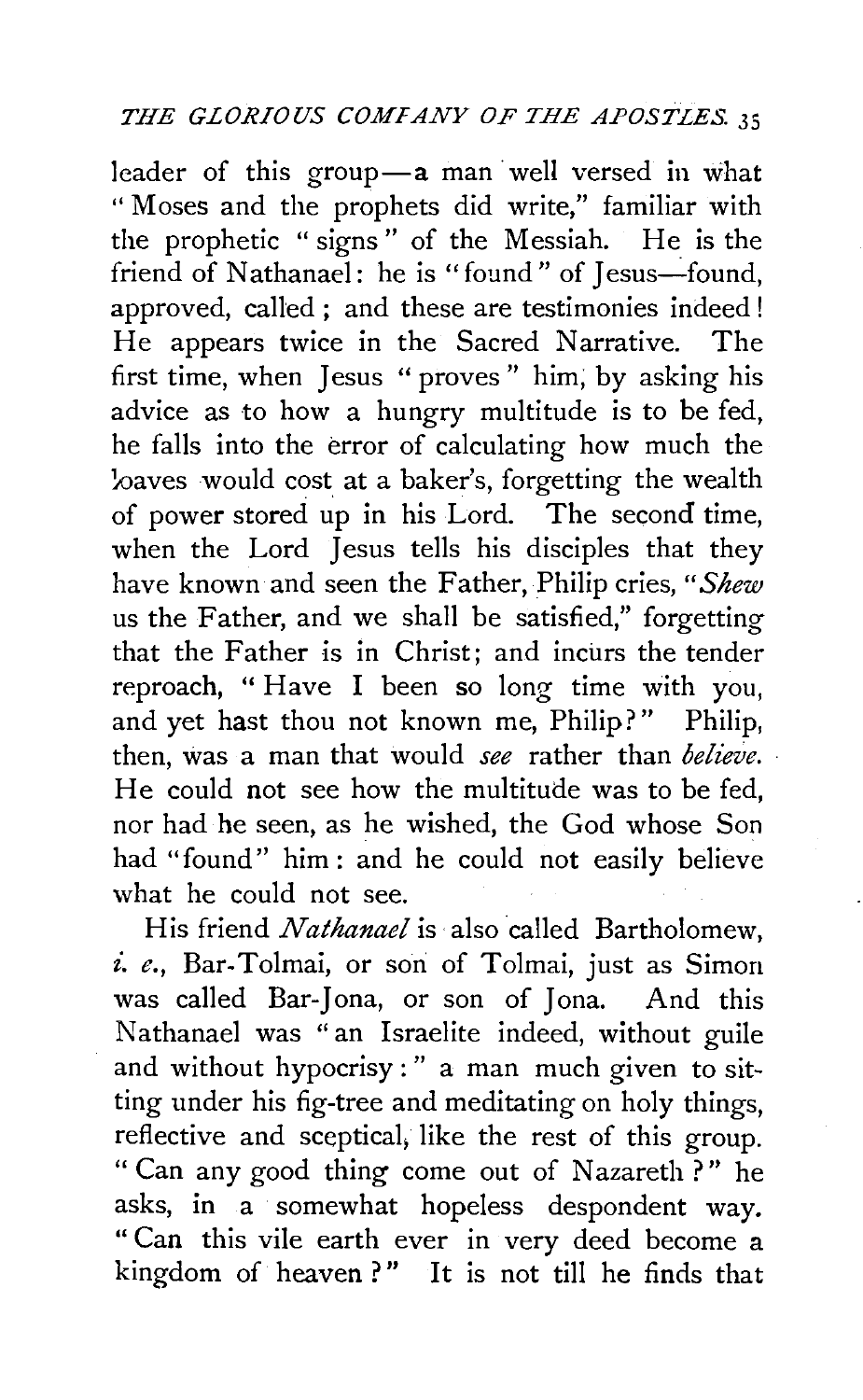Jesus can read the very secret of his heart, that he confesses Him to be "the Son of God" and "the King of Israel."

Philip's mind and doubts busied themselves with affairs in general, with "pence" and "loaves" as well as with "the Father." Probably he was a man of an active life, though of the thoughtful class, a student of men rather than of books. But his friend Nathanael was a thoroughly good quiet man, not so much fitted to make the world a better world as to make a few people in it happier and better people. It is quite conceivable that, when on his travels with Christ, going from city to city, the son of Tolmai sometimes wished himself safe at home and under his fig-tree. He liked Philip; Philip liked him. Philip went more into the world, and could bring home news of it; and quiet men, who live uneventful days, are very fond of having news brought them of the great eventful world. Nathanael went more into meditation, and could say many a wise and thoughtful word to his friend, such as active men love, of the past history of Israel and of its ancient Scriptures. Philip liked to go to Cana of Galilee, we fancy; and Nathanael would always be glad to see him: and when once they were settled under the leafy shelter of the fig-tree, there was often nice, comfortable, unbelieving talk about the various impossibilities that were soon however to become possible, nay, accomplished facts, by the power and grace of Christ.

*Matthew,* the third member of this group, we know well as the author of a Gospel; but of his personal life we know nothing, save that he was a son of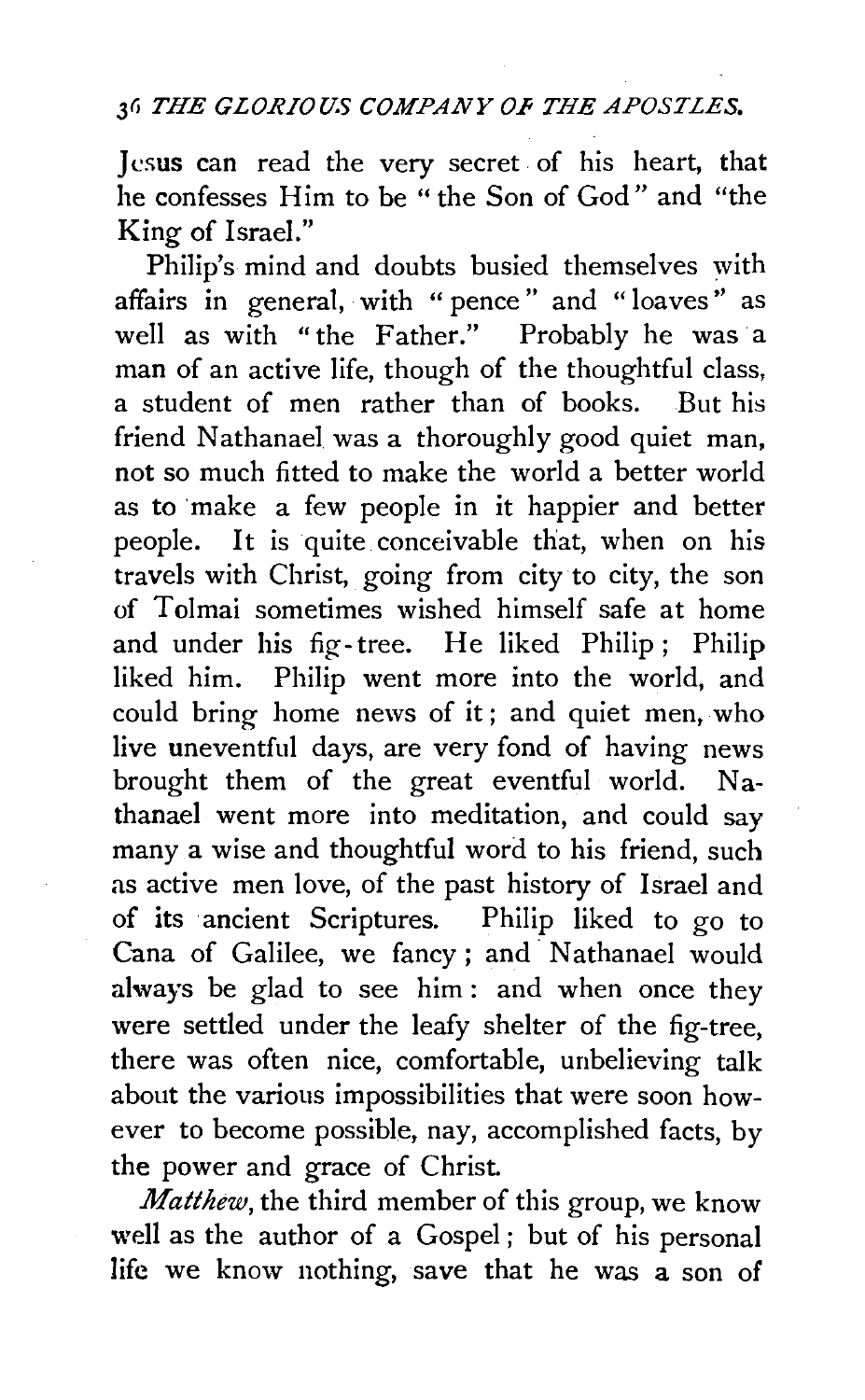Alphæus, a cousin, or "brother," of our Lord's; that though bred in the straitest and most honourable. habits, he became an outcast from Israel and the disgrace of his home, in becoming a Publican ; and that when Jesus recalled him to patriotism, to virtue. to religion, he made a great feast for his Master and Lord. He is the only one of the Twelve who writes a memoir of Christ, and in this memoir he inserts no sayings of his own—surely a characteristic and admirable fact. It was not his special gift to put himself forward or to originate. He seems, from his writings, to have been a man of a cathoiic and careful temper, mindful in new times of old words and ways ; a plodding observant man, of excellent common sense and of a just honourable disposition, but by no means brilliant or sanguine. Obviously he was a humble man. When he copies out the apostolic list he puts himself *last* in his group, as one who felt that he had been forgiven much, and that a lowly place beseemed him. Humble men are often diffident and doubtful, and from the company in which we find him we infer that Matthew had his mental difficulties and troubles. Perhaps the question that was asked at, or near, his own table, when he feasted Christ, may indicate the kind of question by which he himself was sometimes troubled: " Why does your Master eat with publicans and sinners ? Can God care for them ? Is it possible that any kingdom of heaven can. be thrown open to them ? to *me?* any kingdom for which they will care, and in which there will be care even for them?" These doubtful questions, springing from his humility, from his profound sense of unworthi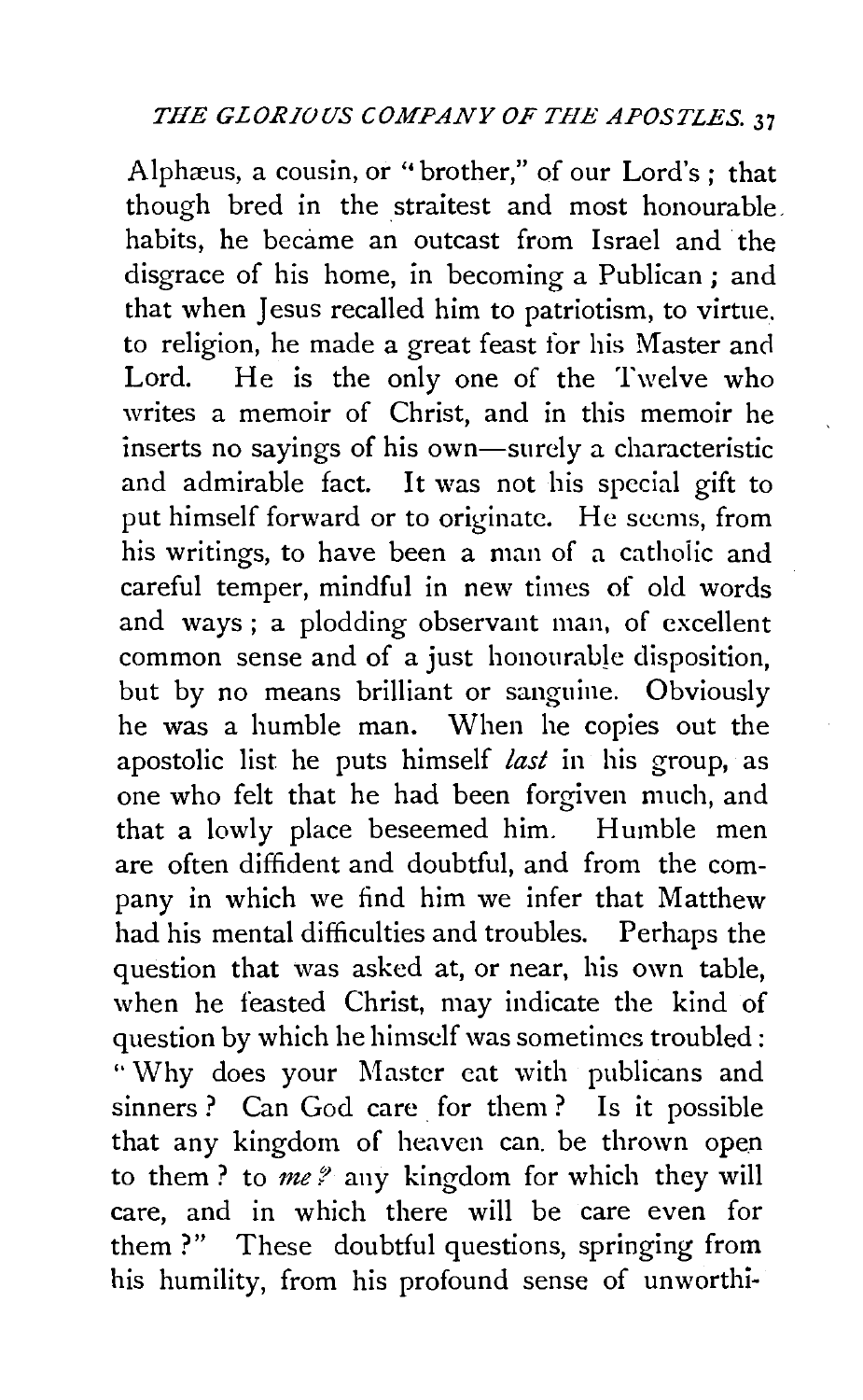ness, may have given Matthew many painful hours and much food for talk with his companions who were like-minded with himself.

Of *Thomas* we know only what John tells us. Matthew seems to have spared his friend, or else he did not see how serviceable the story of Thomas's unbelief would be. But John, either because Thomas was dead when he wrote, or because he felt how many would come to faith by his unbelief, tells us much in the little he records of Thomas *Didymus, i.e.,* Thomas *the twin.* When Christ speaks of the end to which, and the way by which, He travelled, Thomas professed that he knew neither way nor end, though the Father was "the end" and Jesus Himself "the way." When Jesus would go into Bethany, to wake Lazarus from the sleep of death, Thomas apprehends that, instead of giving life to Lazarus, Jesus Himself will be put to death. When Jesus rises from the dead, Thomas will not believe unless he sees, unless his finger, nay, his whole hand, vouch for his eyes, unless *he* has a far weightier testimony than has already satisfied his brethren.. But we must remember his faith and love as well as his doubts and fears. He could not see what way Christ was about to take, but whatever way that was and wherever it led, Thomas never thought of leaving it for any other way. He was quite sure that Christ would die if He went near Jerusalem, but he was quite resolved to die with Him. He was perfectly certain that Christ had not risen from the dead, but he was overwhelmed with joy to find that He. had risen. In Thomas we have a man incredulous, but tenacious; despondent, but true;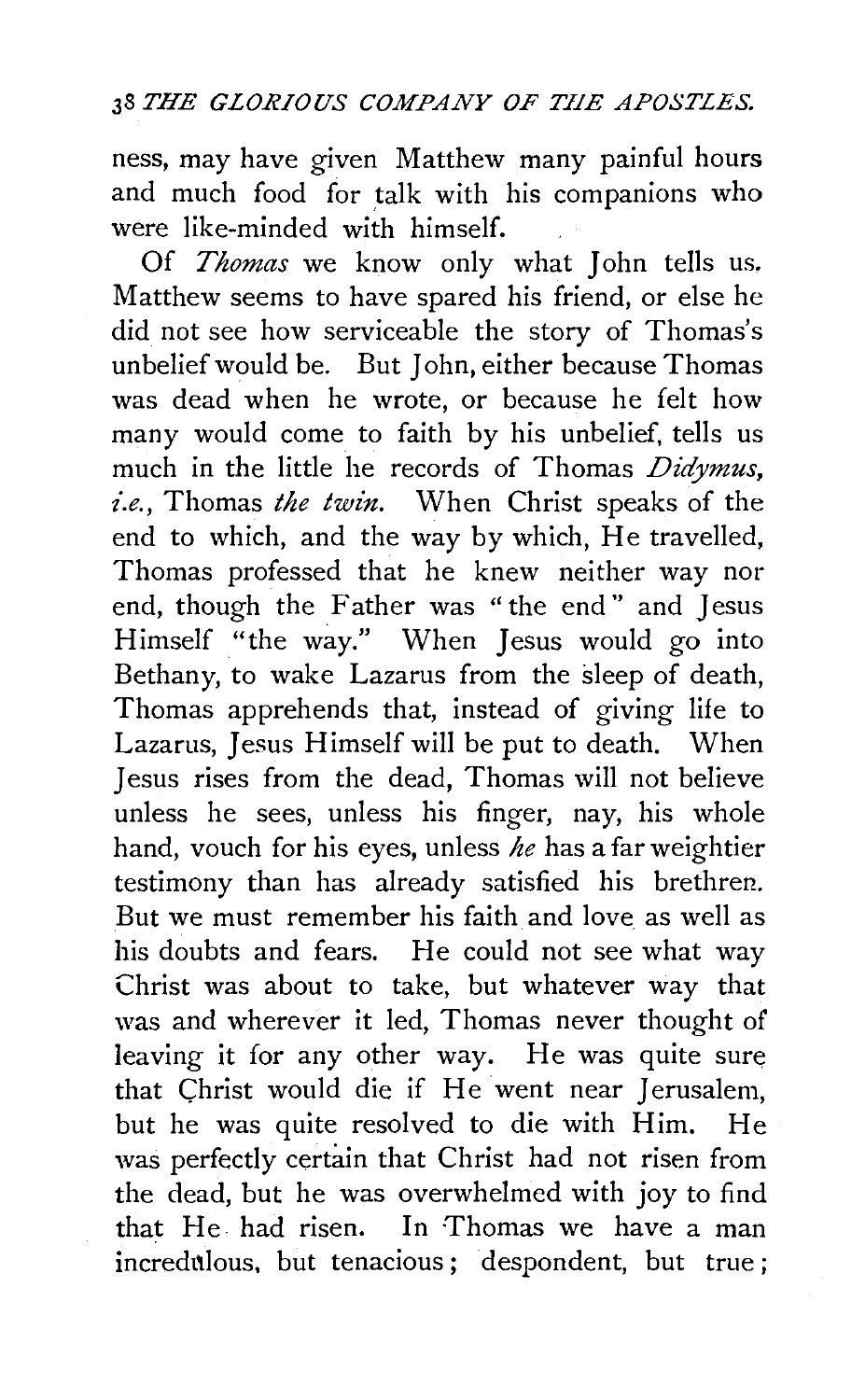with iittle hope, but much courage ; sincere in love, although perplexed in faith : neither rushing to the right conclusion, as Peter might have done, nor rushing away from it into danger and dishonour, as Peter did.

Here, then, in this second group. are four excellent and thoughtful men-Philip, Nathanael, Matthew, Thomas-who, despite their excellence, will not do much for. the world apart from men of a more forward and adventurous spirit than their own. They all believe, but they all have a good deal of unbelief in them. They require proof, which is right; but they are apt both to ask too much proof and to be quite hopeless of ever getting it, which is wrong. And yet we cannot but love them, and thank God that, with bolder spirits, these also were included in "the glorious company of the apostles." Those of uswho think and meditate see our own faults reflected in them; and from Christ's conquest of their faults. we infer a hope that we too may find some place in his service and grow perfect as we serve Him.

3. The Third Group consists of James, the son of Alphæus; Jude, his brother; Simon Zelotes, another brother; and the traitor, Judas Iscariot. And as we termed the first group the Boanergic, and the second the reflective and sceptical, so we may call the third the *Hebraistic*, or the *practical* group-Hebraistic in virtue of one set of qualities which they have in common, and practical in virtue of another set of qualities. The three brothers James *(i.e.,* Jacob), Jude, and Simon were named after three of the ancient patriarchs of Israel, and held stoutly to the Hebrew forms of truth and righteousness,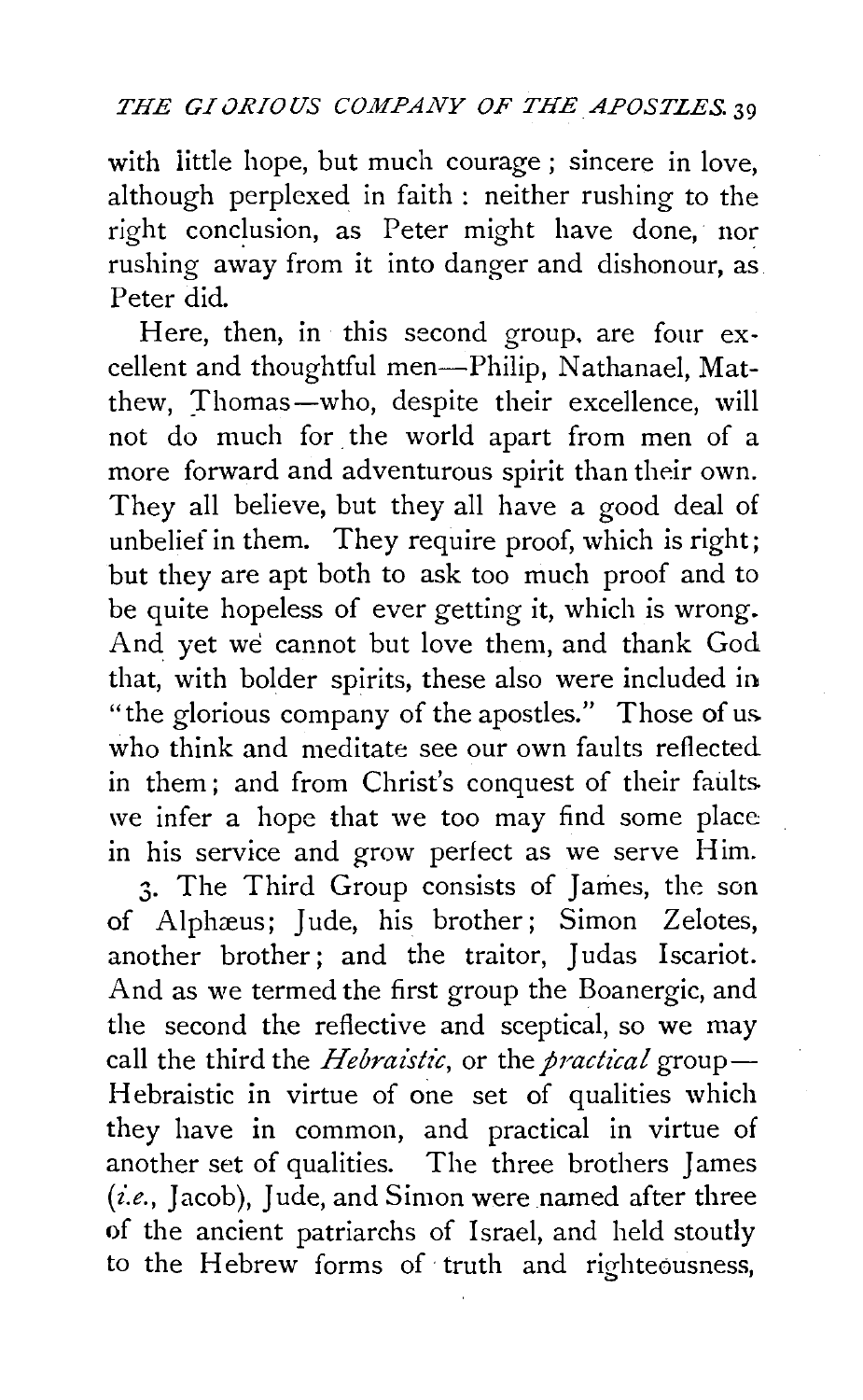even after they became Christian apostles; while, in Iscariot, the Hebrew love of gain worked out into its most monstrous and fatal development.

James, Jude, and Simon were all sons of Alphæus, or Clopas, who married the sister of the Virgin Mary ; they were all, therefore, the cousins of our Lord, or, as they are sometimes called in the New Testament, "the Lord's brethren," the Greek word for "brother" having a wider scope than our English word. It is significant that we should find *them* in the last group, and associated with the traitor who sold his King for the price of a slave. It surely indicates that mere outward nearness to Christ, any merely external connection with Him or relationship to Him, is of little avail. But why are they classed with the traitor ? Were *they* also traitors ? In a modified sense, perhaps, they were. For, as they were slow to believe in Christ, so also they never seemed to have imbibed the full catholic spirit and scope of the gospel. *James* became bishop of the Church at Jerusalem, the leader of " the circumcision" in the Church- that very " circumcision" which dogged the steps of St. Paul, and of which he speaks with so much scorn and resentment; and, till the hour of his death, James was held in as much' reverence by the Jews, who persecuted other of the apostles, as by the Christians. Obviously, a very Hebraistic man and brother. *Jude* wrote an Epistle, but his Epistle has a tone as distinctively Jewish in many parts as it is unquestionably Christian in a few. *Simon* remained Simon *the Zealot* even after he was called to be a minister and an apostle of Jesus Christ ; and " the Zealots" were a faction con-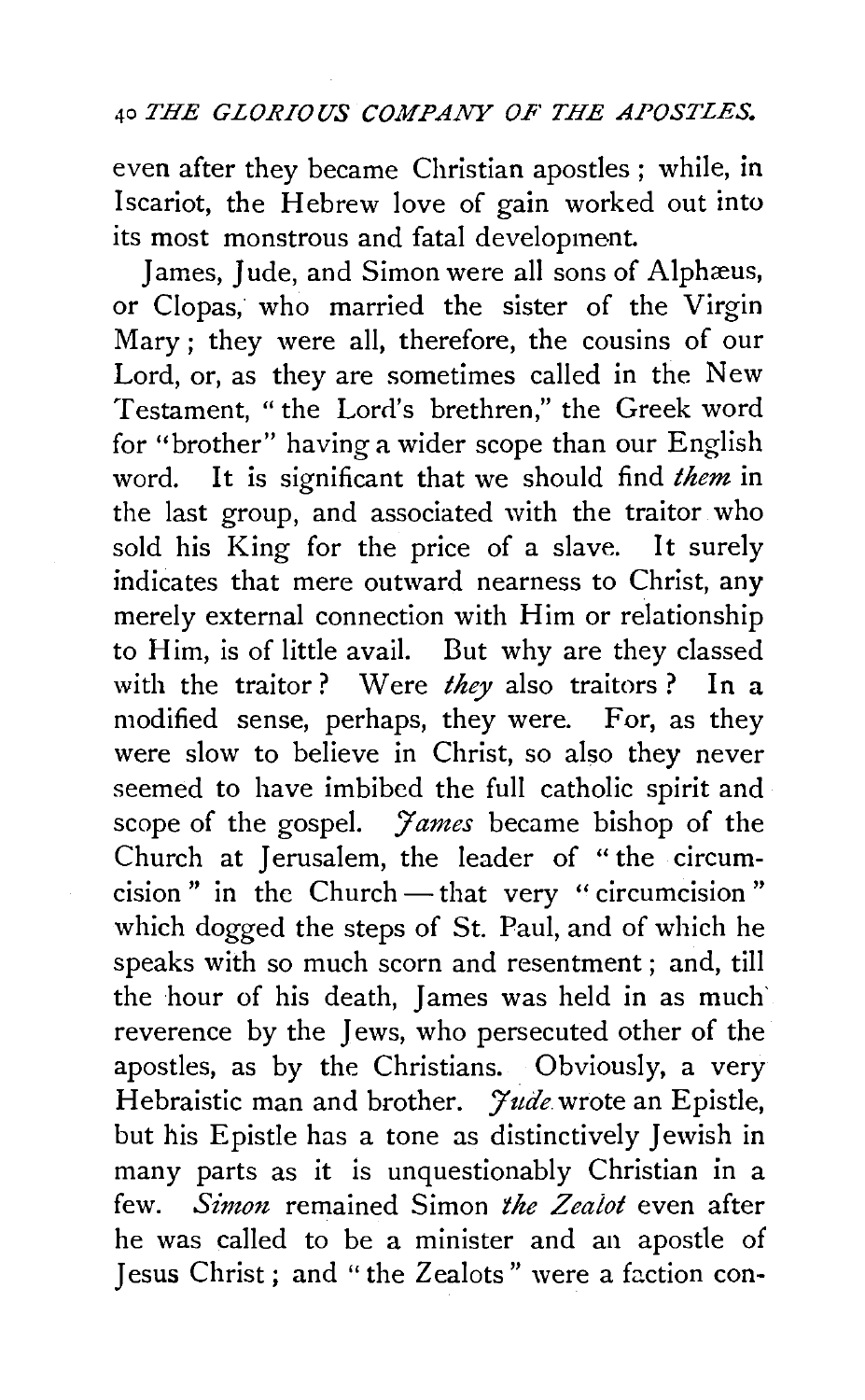spicuous for their fierce and extreme advocacy of the Mosaic law and customs. , Of all these it may be said that they were at least as much Hebrew as Christian even to the end.

But, on the other hand, all the apostles of this group were men of eminently practical gifts. *'James*  was chosen bishop, or gradually rose to be bishop of the Primitive Church, the Church at Jerusalem, even while Peter was still a member of it; and rose, one thinks, by mere force of his fitness for rule, by his safe practical sagacity. *'Jude, the Hearty,* is stamped as a man of action by his very 'name; and the one question he asks in the Gospels betrays the same practical habit of thought. When the Lord Jesus promised to manifest Himself to his disciples, after that He should be hidden from the world, Jude did not see how that could be done, and asked, " Lord *how* wilt thou manifest thyself unto us, and not unto the world?" and had to be taught that when men keep Christ's words they feel Him to be present with them. Simon, *the Zealot,* must have been a man with a ready hand, a man apt to hate wrong and to fight against it; though possibly he was also apt to think that right would build itself up without his help; that if he only rooted out wrong and left the ground bare, right would somehow sow itself and bring forth its fruit. *Judas Iscariot*, Judas " of the apron," Judas of the bag, was a man of the same type : a man chosen to carry the bag because he was careful, prudent, busy, good at buying and selling, conversant with the world: a man who wanted to make a good thing of his very religion-" profit" rather than " profiting" being his aim.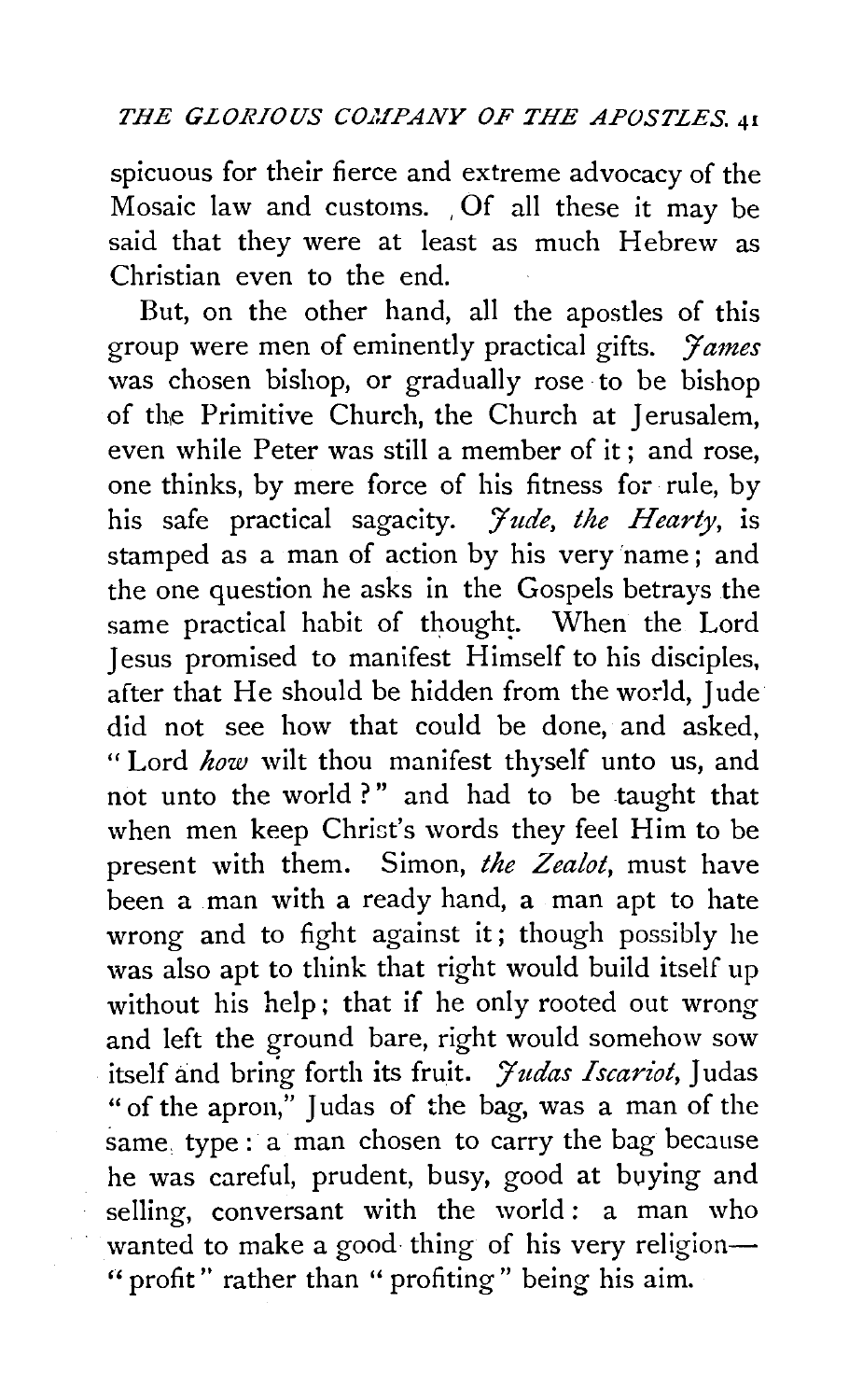A very valuable type of man is this practical man, and much wanted in the service of the Church, which is apt to think itself "unworldly" when it is only imprudent. And, in process of time, no doubt Christ laid a strong hold on all the apostles of this valuable type. Three of them learned to risk, and to suffer, the loss of all things for his sake,-James we know, had his brains beaten out with a club because he *would* testify to Christ at an inopportune moment, And even on the miserable traitor, Christ got more hold than Judas knew. Even he, after his unparalleled sin, was bold enough to fling down the evil gains it brought to him, and mad enough with remorse to hang himself, if by any means he might escape the guilt of "innocent blood," or the intolerable sense of that guilt. Men of this practical habit were valuable, and even invaluable companions to reflective sceptical men, such as Thomas and Philip; valuable, and even invaluable ministers of bold and impulsive leaders, such as Peter and John. The Apostolic Company would not have been complete without them. But for them the Church of to-day would soon fall about our ears.

The glorious company of the apostles, then, is divided by the sacred historians into three groups, each group having certain characteristics in common. First, we have the Petrine or Boanergic group, consisting of Peter and Andrew, James and John ; men of a large nature and intense enthusiasm ; men of a rocklike firmness and an electric and kindling energy, the born leaders of the rest. Then, to keep them within bounds, we have the reflective and sceptical group, consisting of Philip and Nathanael,